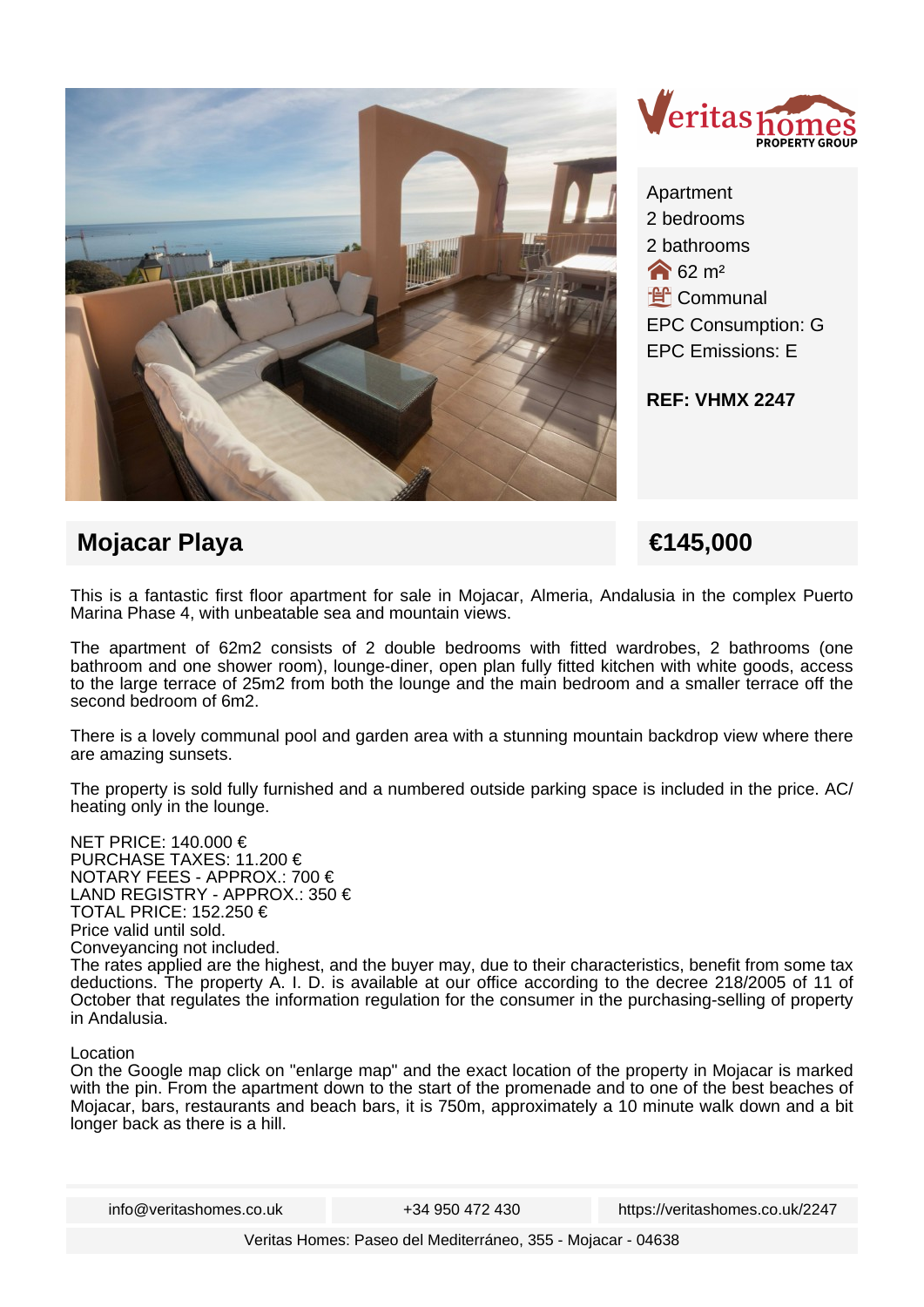#### Golf Courses x 4 Marina de la Torre in Mojacar, Valle del Este in Vera and Desert Springs in Cuevas del Almanzora.

Property for sale in Mojacar, Almeria has grown in popularity over the years with the weather in Mojacar offering over 320 days sunshine a year, it is an ideal location for finding your dream holiday home on our sunny Mojacar beach area.

#### Airports

Almeria 45 minutes, Murcia 1 hour 30 minutes, Alicante 2 hours and Malaga 2 hours 45 minutes.

#### **Approximate purchasing costs** Net price - €145,000 Purchase tax - €11,600 Land registry - approx. - €363

Notary fees - approx. - €700 Conveyancing - approx. - €1,500 **Standard forms of payment** Reservation deposit - €3,000 Remainder of deposit to 10% - €11,500 Final Payment on completion - €130,500 **Approximate running costs** Quarterly rubbish collection - €36.78

Please note that with the market liberalization the costs for utilities such as water, electricity, telephone, broadband, etc. will vary from supplier and these are normally based on usage. With regards to building and contents insurance, the cost of the policy will depend on several factors including the amount of cover needed. For those using the property as a second home or investment there is also an annual tax payable to the Spanish tax authorities and which is based on the fiscal value of the property.

For more information about the property including all the legal documentation as set out in the regional decree 218/05 of 11th October please visit our office or contact us by phone or e-mail. Property viewings are strictly by prior appointment only.